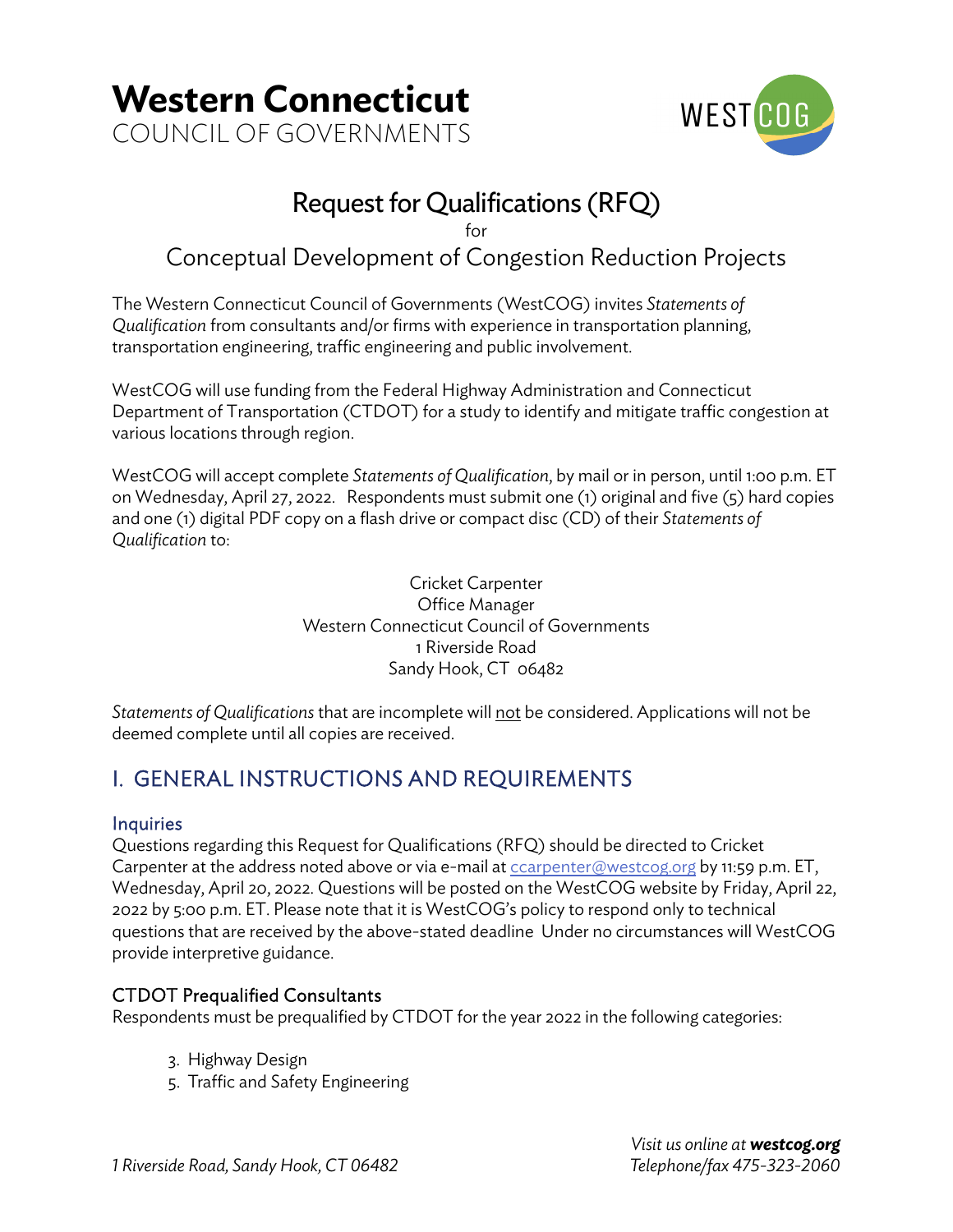## Freedom of Information

Respondents are advised that any and all material submitted in response to this RFQ and received by WestCOG shall be subject to the applicable provisions of the Connecticut Freedom of Information law (CONN. GEN. STAT. §1-200 et seq.)

### Signature Requirements

*Statements of Qualifications* must be signed by a representative of the firm having legal authority to contract on behalf of the firm. *Statements of Qualifications* will be treated as bona fide offers and must remain open for a period of ninety (90) days from the closing date for submissions.

## Statements of Qualifications from Consortia, Joint Ventures and Teams

Qualifications statements from consortia, joint ventures or teams will be accepted. In such cases, a lead firm must be identified for contracting purposes. A qualifications statement must be prepared for each member of the consortia, joint venture or team, and each qualifications statement should clearly identify the lead firm.

In selecting a lead firm, consortia, joint ventures and teams should consider the following: (1) the lead firm should have sufficient experience and expertise to perform or supervise all facets of the proposed project; (2) the lead firm will be legally responsible to WestCOG for performance of the total contract; (3) the lead firm must have sufficient resources to carry out the contractual responsibilities of the consortium, joint venture or team; and the lead firm must perform at least fifty one percent (51%) of the total work awarded under any contract issued as a result of this RFQ. Please note that firms that are subsidiaries or affiliates of another may not rely on the experience, expertise or resources of its parent firm to meet these requirements.

### Submission of Qualifications Statements

WestCOG will accept complete *Statements of Qualification* by mail or in person, until 1:00 p.m. ET on Wednesday, April 27, 2022. Qualifications statements submitted via email or facsimile will not be accepted.

Please see the section entitled "Required Format" for additional guidance.

## Disadvantaged Business Enterprise (DBE) Requirement

DBE firms are strongly encouraged to respond to this RFQ. WestCOG will make its best efforts to ensure that DBEs have the maximum practicable opportunity to compete for work on this project.

The selected Consultant must meet WestCOG, State, and federal affirmative action and equal opportunity employment practices. A Disadvantaged Business Enterprises (DBE) set aside is not required.

## Equal Employment and Nondiscrimination

All contracts awarded by WestCOG as a result of this RFQ are subject to Section 4a-60 of the Connecticut General Statutes, "Nondiscrimination and affirmative action provisions in contracts of the state and political sub-divisions other than municipalities." Contracts also are subject to all other applicable state and federal laws concerning civil rights, nondiscrimination, and equal opportunities for employment.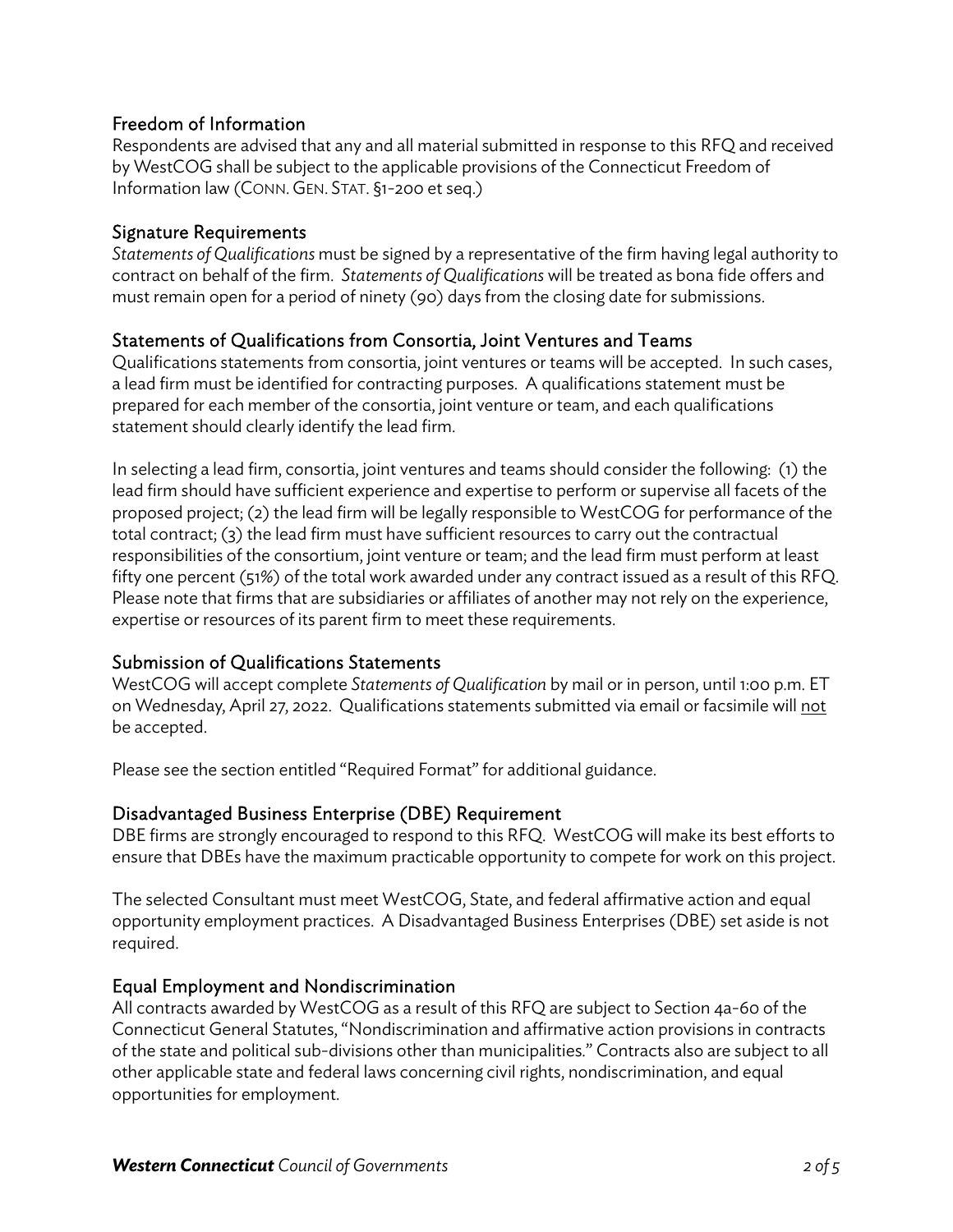#### Insurance Requirements

Successful firms are required to maintain insurance coverage as required by State and federal law.

#### Addenda and Supplements

In the event that revisions or additions to this RFQ are necessary, a copy of such revisions or additions will be posted online where WestCOG posted the RFQ. It is the responsibility of the consultant to check for revisions or additions to this RFQ.

#### Rejection Rights

WestCOG reserves the right to reject any and all qualifications statements received in response to this RFQ. WestCOG also reserves the right to cancel this RFQ at any time and to reissue this or a substitute RFQ at a later date.

#### Multiple Awards

WestCOG reserves the right to issue multiple awards. WestCOG also reserves the right to retain portions of the work described in the attached scope of work for performance by its own staff, or to exclude portions of the work described in the attached scope of work from negotiated consultant agreements.

#### Cost of Qualifications Statement Preparation

All costs associated with any response to this RFQ, including the development of qualifications statements and participation in the selection process, are the sole responsibility of the respondent firms. WestCOG will not reimburse firms for such costs nor will any selected firms be permitted to negotiate such costs as part of any contract or agreement with WestCOG.

#### Interest of Members or Delegates to Congress

No member of or delegate to the Congress of the United States shall be permitted to share or have interest in or benefit from, directly or indirectly, any contract or agreement resulting from this RFQ.

#### Prohibited Interest

No member, officer or employee of WestCOG, or member of a local public body having jurisdiction within WestCOG's service area, during his or her tenure or one year thereafter, shall be permitted to share in, have interest in or benefit from, directly or indirectly, any contract or agreement resulting from this RFQ.

#### **Other**

Any firm selected to perform any or all work associated with this RFQ may be required to execute an agreement with WestCOG and meet any conditions on the use of funds imposed by WestCOG, Connecticut Department of Transportation, or United States Department of Transportation. All fees will be negotiated and stated in any agreement.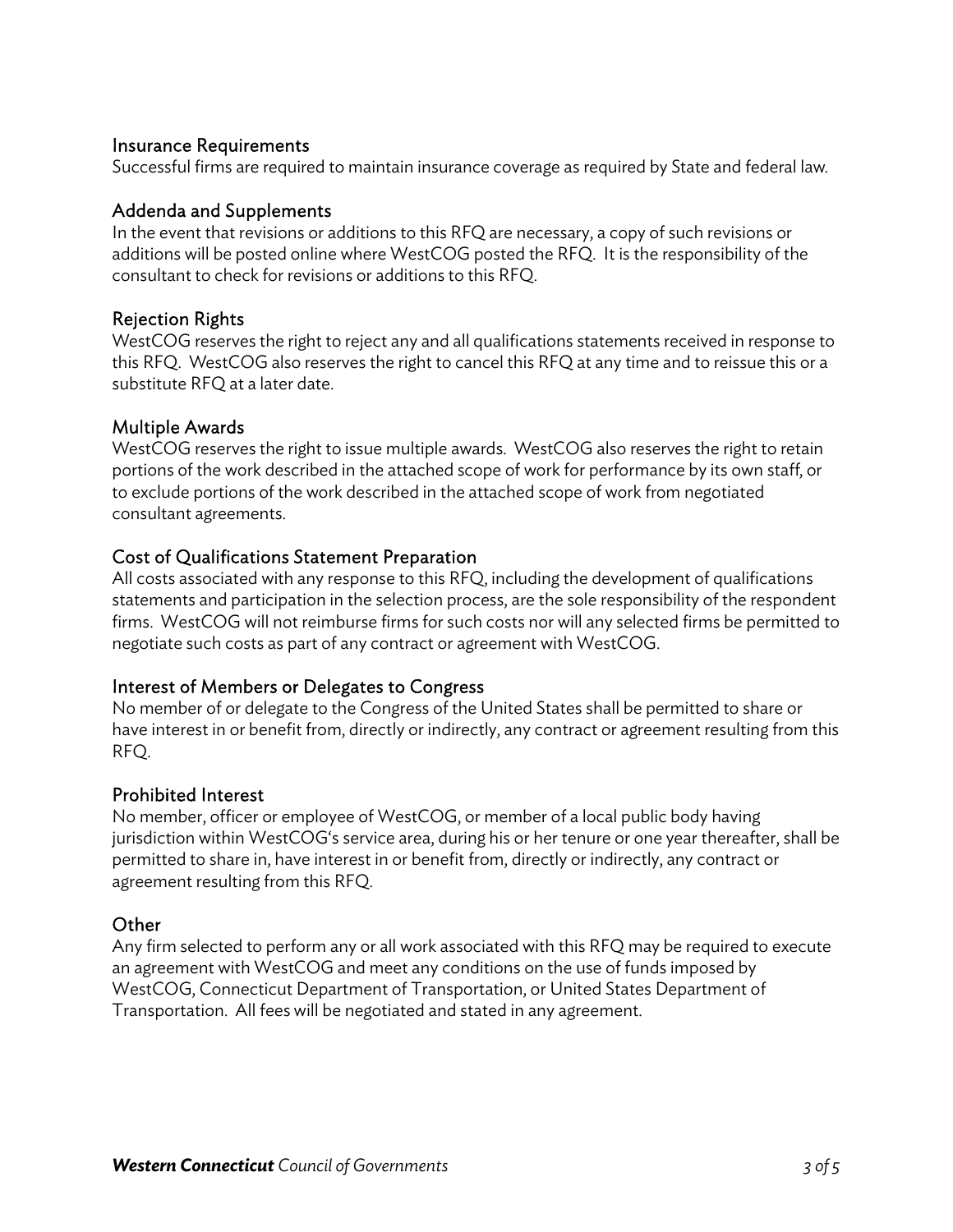## II. REQUIRED FORMAT

The qualifications statement must contain the following information:

- 1. Letter of interest;
- 2. A concise statement identifying the point of contact for the statement of qualification, their contact information (mailing address, email, and phone number), and proposed project manager.
- 3. General information (such as brochures) on the consultant and any proposed subconsultants including description of current workloads;
- 4. Statement summarizing the experience of the consultant and any proposed subconsultants, including at least five references and summaries of comparable projects (type, scale and scope) performed within the last five years that demonstrate knowledge and expertise in evaluating traffic congestion and developing mitigation projects.
- 5. Statement describing the organizational framework for this project, including clear identification of the lead consultant, project manager, and sub-consultants (if any), the roles and responsibilities of each sub-consultant (if any), identification of DBE contractor (if any), and a clear, concise statement disclosing whether or not there are any shared interests among the firm and proposed sub-consultants, e.g. parent-subsidiary, joint ventures, formal affiliations, etc.
- 6. Narrative that describes the suggested project delivery approach and addresses the goals and objectives stated in the scope of work (Attachment A), with emphasis on tasks 2, 4, 5 and 6;
- 7. Resumes of key personnel to be assigned to this project and the percentage of time they will devote to project activities;
- 8. Proof of Connecticut DBE certification (if applicable); and
- 9. Current Federal Form SF-330 Part II.

## III. SELECTION PROCEDURES

Complete responses to this RFQ that meet all of the listed requirements will be evaluated in accordance with the following criteria:

- 1. Qualifications of the consultant;
- 2. Qualifications of sub-consultants (if any);
- 3. Qualifications of key personnel assigned to this project;
- 4. Thoroughness, creativity, and clarity of suggested approach;
- 5. Experience and proven record of success with similar or comparable projects.

A Consultant Selection Team will be convened to evaluate statements of qualification received by the closing date stated in this RFQ. The highest scoring firms will be required to appear for an inperson (i.e., not virtual) interview. WestCOG will notify firms, consortia, joint ventures and teams selected for interview with the Consultant Selection Team within 60 days of the closing date. The Consultant Selection Team will rank the firms, consortia, joint ventures and teams according to the criteria identified in this RFQ and submit its recommendations to WestCOG. Selection of any firm, consortium, joint venture or team for this project may be subject to approval of the Connecticut Department of Transportation.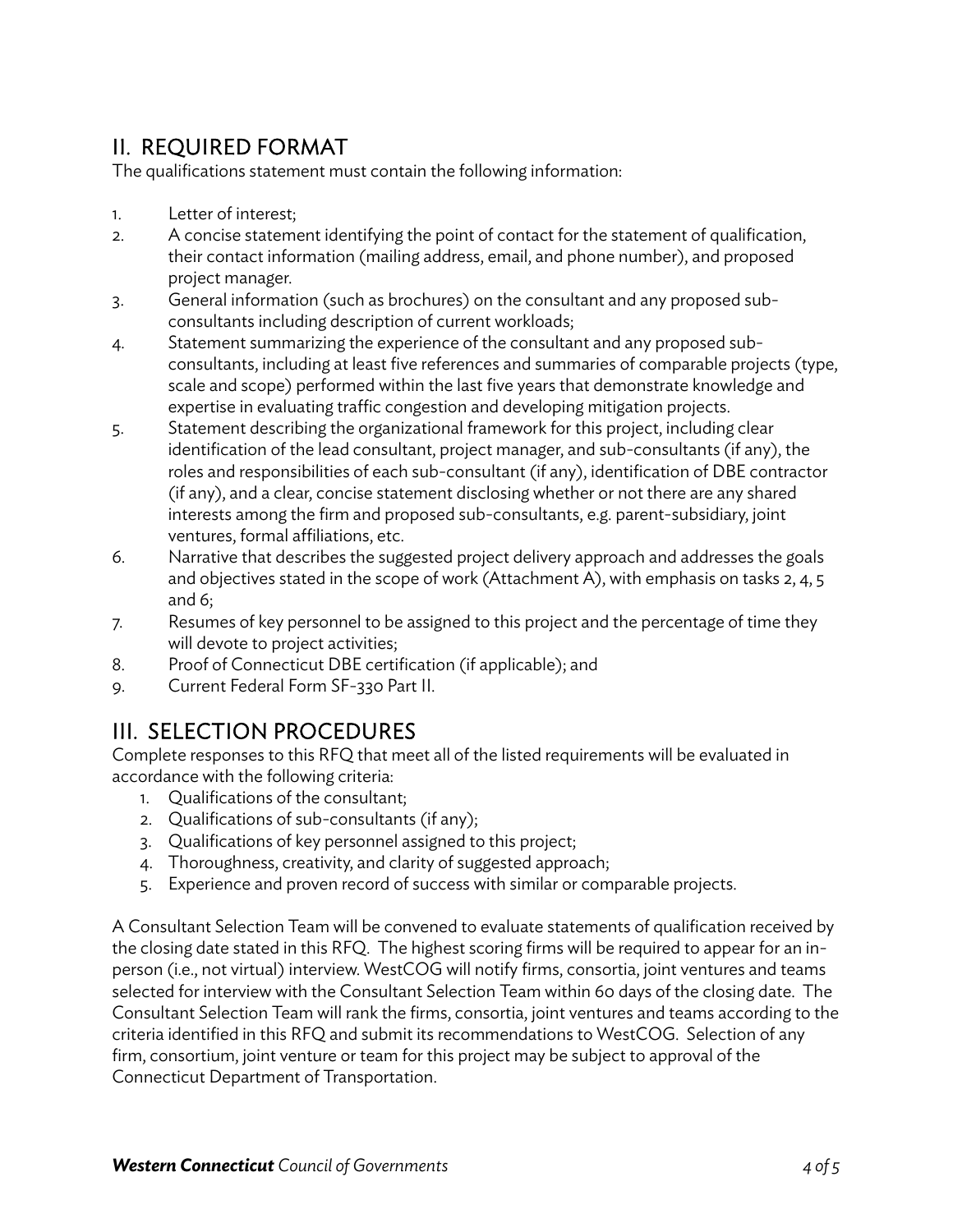## IV. AWARD

Following selection of the most qualified firm, consortium, joint venture, or team, WestCOG will commence scope and fee negotiations with that firm, consortium, joint venture, or team. The lump sum fee for the project will be based on the scope of work, job titles, certified payroll records, burden, fringe, and overhead (BF&O) rates, and direct costs. In the event that an agreement cannot be reached on scope of work and cost, WestCOG reserves the right to terminate negotiations with that firm, consortium, joint venture or team and commence negotiations with the next most qualified firm, consortium, joint venture or team.

## V. RESOURCES

Firms seeking to learn more about WestCOG are encouraged to visit: www.westcog.org.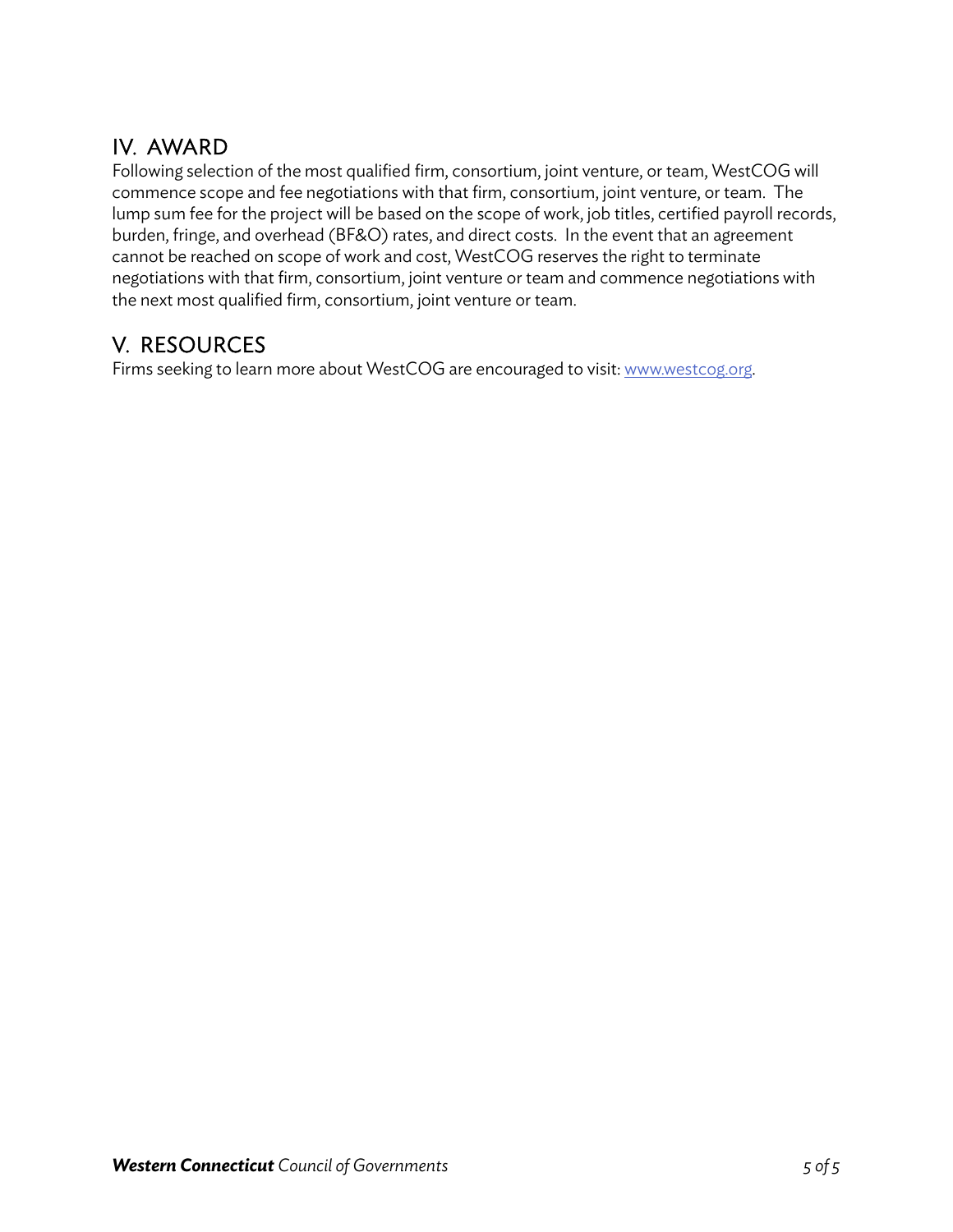**Western Connecticut** COUNCIL OF GOVERNMENTS



## ATTACHMENT A

# Scope of Work<br>Conceptual Development of Congestion Reduction Projects

## **Overview**

The Western Connecticut Council of Governments (WestCOG) region encompasses 18 municipalities with diverse land use patterns, demographics and governance structures. Traffic congestion impedes efficient commerce and frustrates travelers at numerous locations within the region. Local officials are eager to reduce congestion but often lack the information and staff resources to systematically assess traffic conditions and identify the most promising solutions. This study will address that problem through a deliberative, broad-scale evaluation and ranking of existing conditions, screening of remedial interventions and conceptual development of projects, each with a goal of reducing congestion. The design concepts developed through this study will be handed off to WestCOG municipalities to jump start design and implementation.

Project locations will be identified by screening the region's entire surface road/street network (i.e., all public roads except freeways) for congestion, the systematic selection of project locations considering expected benefits, cost, impacts and host municipality preference. Project concepts will be defined in sufficient detail to support grant applications (e.g., CMAQ, LOTCIP, etc.) and municipal plans and budgeting.

## Work Program Outline

The study is expected to be conducted as described by the following task descriptions. However, the results of a particular task may affect subsequent work, necessitating change. The consultant will be expected to adapt to changing circumstances. WestCOG invites innovative methods leading to the desired outcomes.

## 1. Project Management

The study will be managed by the WestCOG project manager and the study consultant's counterpart. The consultant project manager will serve as the study spokesperson at the direction of the WestCOG project manager and will facilitate meetings. The WestCOG project manager will be copied on any communication between the consultant and a municipality.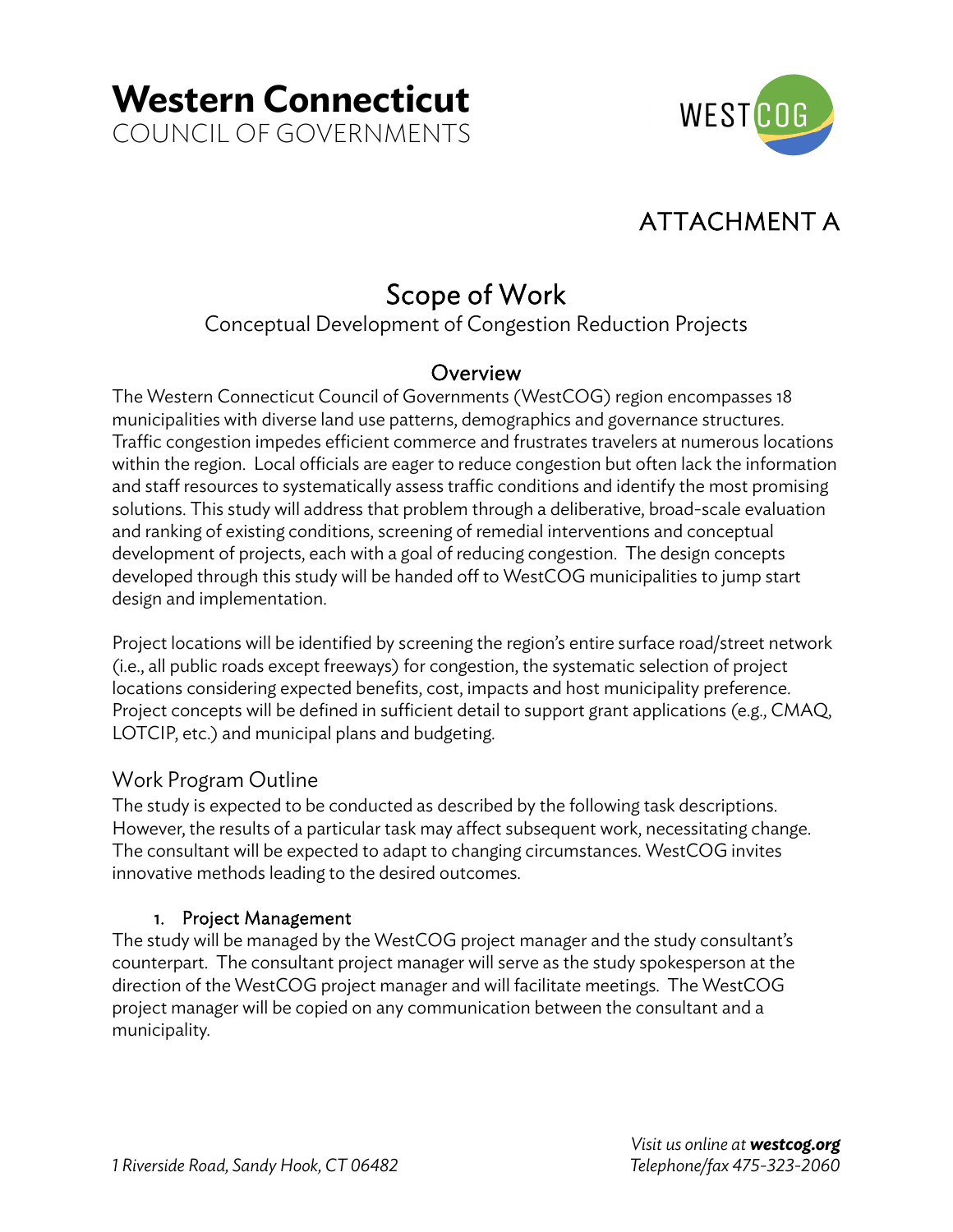A Technical Advisory Committee (TAC), comprised of WestCOG staff and municipal representatives, will provide input and help guide the overall study process. Municipal representation on the TAC may change over the course of the study as the locations under study evolve. The consultant will meet with the TAC at least four (4) times over the study period at key project milestones to report findings and to seek input. Meetings are anticipated to be held at the following junctures:

- TAC Meeting #1: Project initiation meeting: strategy for conducting study, project schedule;
- TAC Meeting #2: End of Task 2: Prepare Data Collection Plan;
- TAC Meeting #3: End of Task 4: Identify, Evaluate and Rate Congestion Countermeasures;
- TAC Meeting #4: End of Task 6: Conduct Workshops.

WestCOG may invite additional municipal representatives to attend TAC meetings. WestCOG will work with the consultant to schedule project meetings. The consultant will notify attendees, develop presentation and handout materials for each meeting, as appropriate, attend and participate in these meetings and develop and distribute meeting summaries. TAC meetings are expected to be conducted in-person, rather than virtual. The consultant will be responsible for developing digital meeting summaries. Feedback from TAC members and other participating municipalities will be collected by the WestCOG project manager and provided to the consultant.

Additionally, the consultant will provide presentations (i.e., briefing on findings) at up to three WestCOG's Technical Advisory Group (TAG) and/or Metropolitan Planning Organizations (MPO) meetings.

The consultant will develop, and deliver at TAC meeting #1, a recommended schedule for completing the study within the specified duration, including task completion dates and approximate dates of TAC meetings.

Deliverable: Agenda, handouts and presentation materials for TAC meetings and summary documentation. Recommended project schedule for TAC meeting #1.

## 2. Prepare Data Collection Plan

Develop a plan recommending the data to be used for identifying and ranking congested locations across the region. Quantitative measures (e.g., Peak Hour Excessive Delay, PHED) are essential. However, the consultant will also be expected to explore and recommend how qualitative congestion-related indicators ('public pain') can be collected and considered. Mainline freeways are excluded from the scope but ramp-street intersections are included. Prepare a plan on the specific data recommended to be collected, means of collection and method to be used to evaluate congestion and identify the region's "most congested" locations.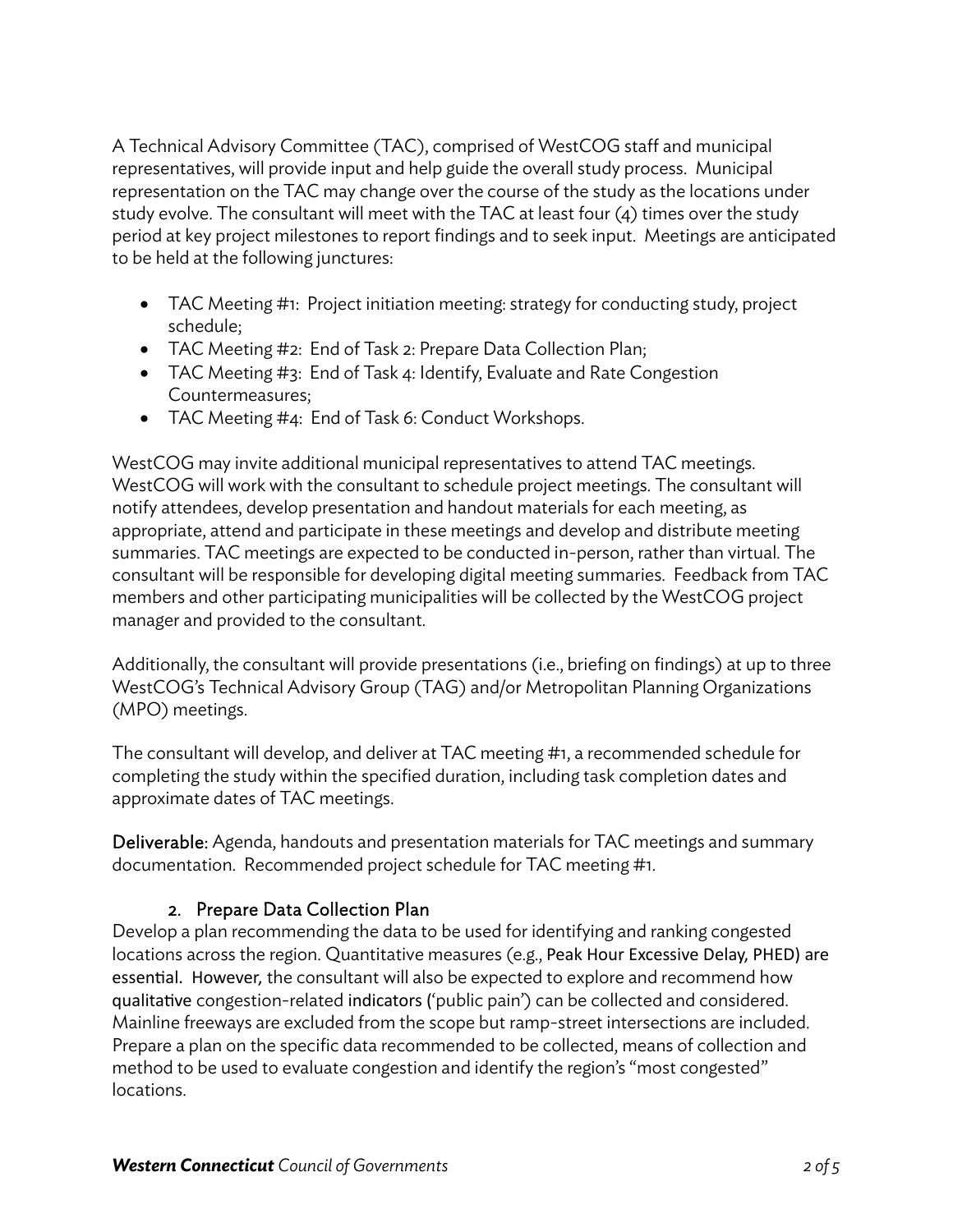Deliverable: Five hard copies and a digital version (searchable pdf) of the recommended Data Collection Plan.

## 3. Collect Data and Identify Congestion Hot Spots

Following TAC meeting #2 and possible revisions to the draft data collection plan, WestCOG will direct the consultant to execute the approved data collection plan. Compile information on traffic congestion across the WestCOG region. Identify the 75 (approximately) most congested locations (e.g., intersections, corridor segments) on the surface network. Provide data and rankings for the two most-congested locations in each WestCOG municipality, even if there are no locations within the municipality among the region's worst. Present results in various formats including graphics (e.g., heat maps).

Deliverable: Ranked list and characterization of the region's most congested locations and the ranking and congestion characteristics of the two worst-congested locations in each municipality.

## 4. Identify, Evaluate and Rate Congestion Countermeasures

For each location, identify one or more infrastructure or operational interventions likely to provide significant congestion reduction. Evaluate the probable efficacy, cost and impacts of each intervention within its specific context. If multiple, separable (i.e., independent) interventions are considered at the same location, analyze each separately. Recommend the most promising location interventions (approximately 20 locations) for cost-effective congestion reduction capital projects. Prepare a report summarizing the evaluation and recommendations.

Deliverable: Report assessing each location and recommended locations for further consideration.

## 5. Develop Cost-Effective and Feasible Congestion-Mitigation Projects

Following TAC meeting #3, WestCOG will designate up to 20 locations and direct the consultant to prepare schematic design concepts, consisting of one or more interventions per location. Develop design concepts for each location to include a description, graphic representation(s), congestion reduction effects (quantitative estimates), construction cost estimate and impacts likely to affect feasibility and public support/opposition. Establish and apply a system of cost-effectiveness metrics. Prepare a report consisting of an introductory section with information pertinent to the overall study (e.g., methods, assumptions, location selection) and individual sections summarizing information (e.g., design concept, congestion reduction, cost, feasibility) for each location. Include a summary table (preferably one page, maximum of two) of key information for all locations.

Deliverable: Eight hard copies and eight digital media (e.g., flash drive, DVD) with a searchable pdf version of the report.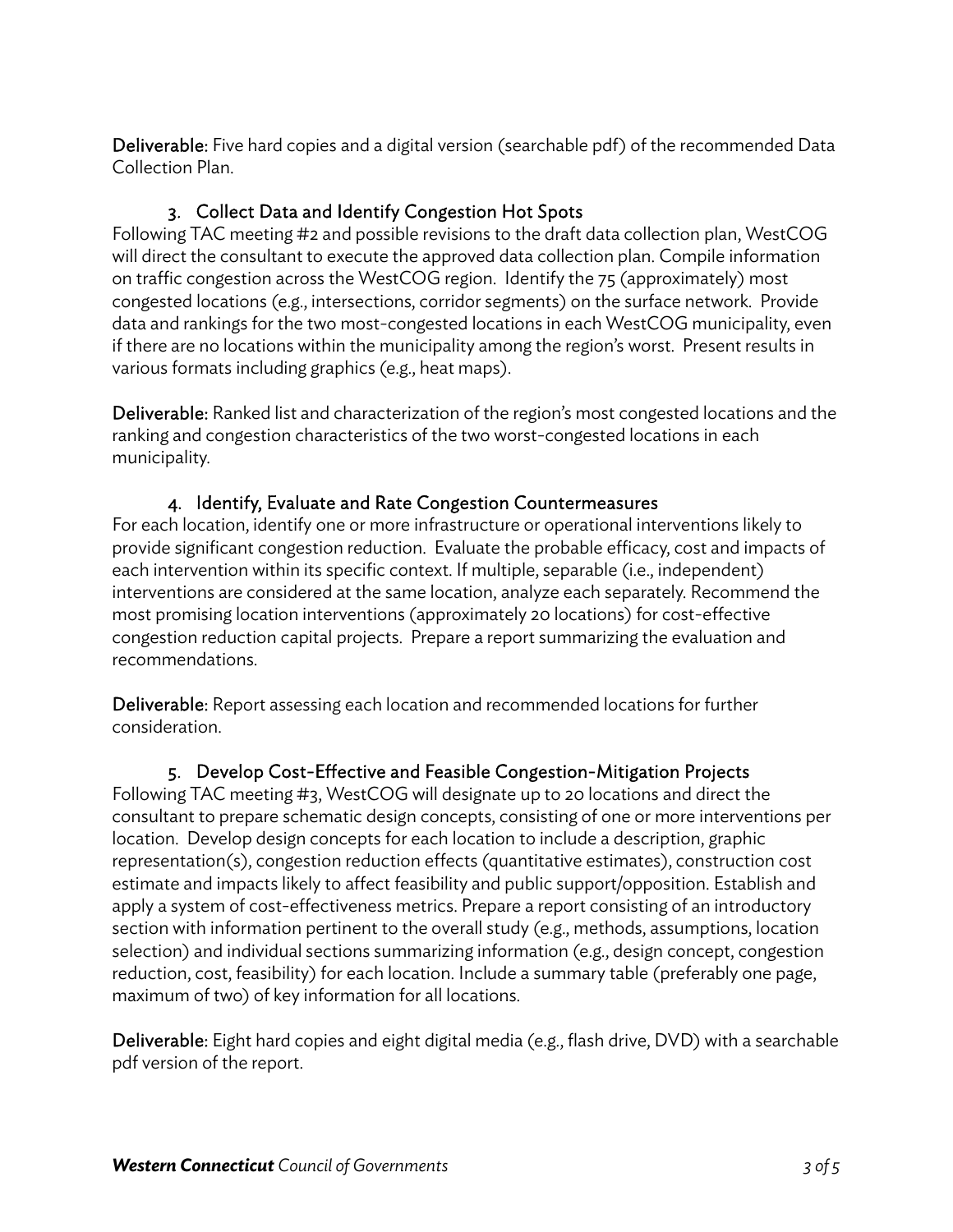## 6. Conduct Workshops

Coordinate with WestCOG to conduct up to four workshops, with each featuring a subset of the potential project locations. WestCOG will work with the consultant to identify the venue, schedule and participants. For each workshop, develop an agenda, present information (e.g., background, findings, recommendations) and facilitate the meeting to elicit feedback and address concerns of meeting participants, which are expected to be WestCOG and municipal staffs and other interested parties; discern the municipality's interest in pursuing the project concept. Prepare a summary of the discussion and feedback.

Deliverable: Prepare, conduct and document workshops, including materials (agenda, handouts, exhibits).

## 7. Develop Design Concepts

Following TAC meeting #4, WestCOG in consultation with municipalities, will designate five to eight projects for further development. Refine the analysis and recommended design concepts. Design concepts should reflect actual location context, including existing infrastructure, right of way, improvements on abutting properties, sensitive features and utilities. Prepare plans, design concept description, summary of congestion reduction effects, construction cost estimate and summary of other impacts likely to affect feasibility and public support/opposition for each location. The congestion reduction information should compare/contrast existing and proposed conditions for current and future (+20 years) traffic scenarios, expressed in both conventional traffic engineering measures and in a manner more readily understood by the public. Use the Connecticut DOT Cost Estimating Guidelines to prepare the cost estimate.

**Deliverable:** For each design concept, submit two hard copy plans  $(1" = 20'$  or  $1" = 40'$  and a location concept report (i.e., narrative, tabulated information, cost estimate, etc.). Also provide two digital media (e.g., flash drive, DVD) with the same information (i.e., plans, location concept report) for each location design concept.

## 8. Prepare Draft Final Report

Prepare a draft final report summarizing the entire study, including each task. Also, provide summary information (i.e., plan, description, congestion reduction effects, estimated cost) for each location design concept and key decisions leading to the recommended concept.

Deliverable: Eight hard copies of draft final report and eight digital media (e.g., flash drive, DVD) with the draft final report in its native format (e.g., MS Word) and as a searchable pdf.